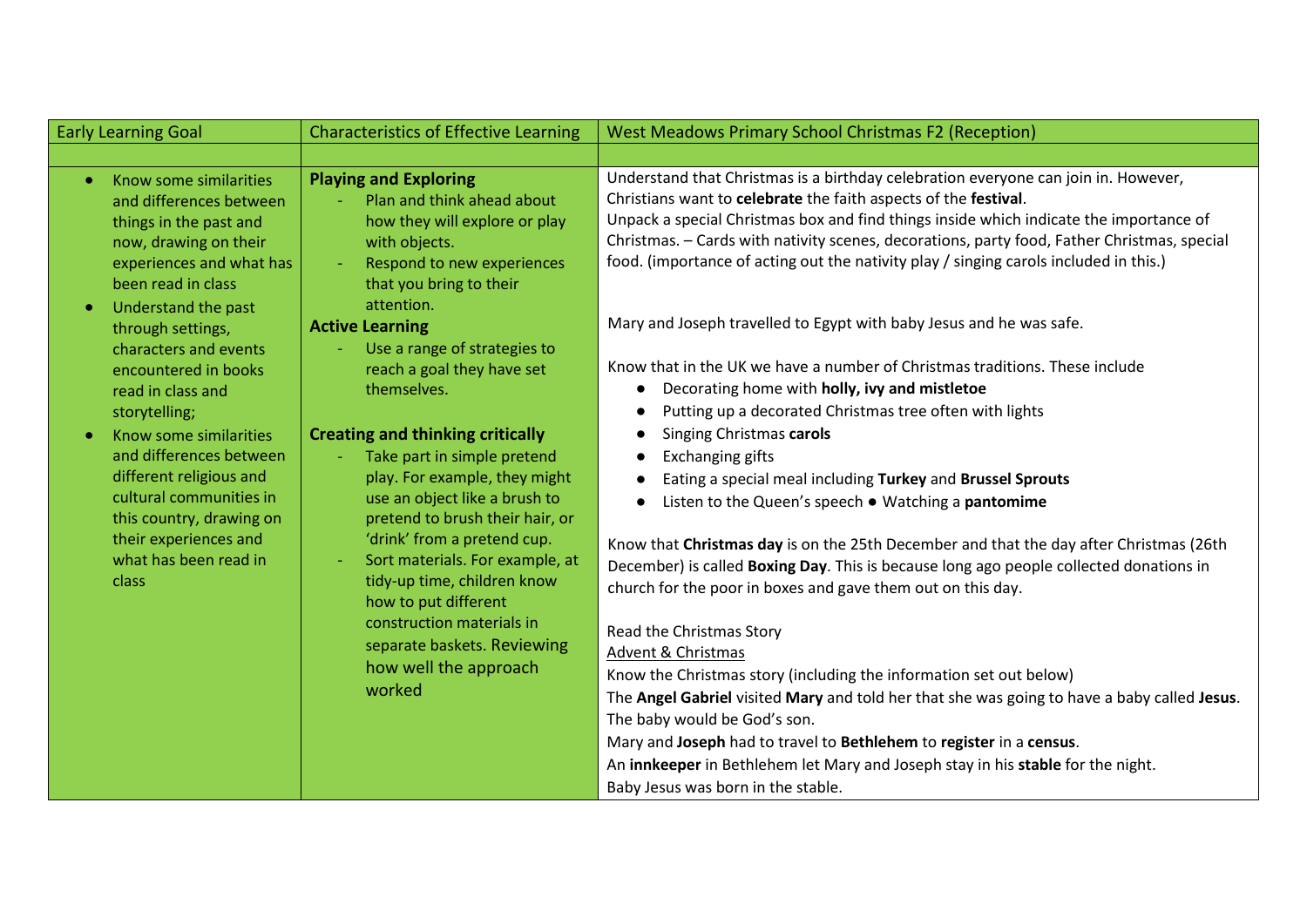| At the same time, an angel appeared to some shepherds.                                        |
|-----------------------------------------------------------------------------------------------|
| The angel told them that the son of God had been born in Bethlehem.                           |
| The shepherds walked to Bethlehem to visit the baby Jesus.                                    |
| Far away in the East, 3 wise men saw a bright star in the sky. They knew it meant that a new  |
| king had been born and followed the star.                                                     |
| On the way they came to King Herod's palace. Herod was curious about the new king: he         |
| asked the wise men to tell him where the baby was.                                            |
| The wise men reached Bethlehem.                                                               |
| They gave Jesus gifts of gold, frankincense and myrrh. (Know that gold is a precious metal,   |
| frankincense and myrrh are made from plants and are burned to produce a sweet smell           |
| often in religious ceremonies)                                                                |
| That night, the wise men had a dream warning them not to tell King Herod where Jesus was.     |
| They did not return to King Herod's palace.                                                   |
| Herod began to search for the baby Jesus. He ordered that all the baby boys in Bethlehem      |
| be killed.                                                                                    |
| Joseph had a dream where an angel told him to take Mary and Jesus to Egypt.                   |
|                                                                                               |
|                                                                                               |
| Establish the figures in the Nativity. Know who they are and what they represent. Able to     |
| retell the story. Able to discuss the importance of the figures. Find Christmas cards with    |
| scenes from the nativity and talk about who's who.<br>Act and sing the Nativity.              |
|                                                                                               |
| Talk about what people might do nowadays if they heard a very important person had been       |
| born. (Link this to what their families did when they were born)                              |
|                                                                                               |
| Retell the nativity. Understand why Christians retell the Christmas story.                    |
|                                                                                               |
| Know why giving presents is important for Christians at Christmas. Learn that Christians also |
| try to do good deeds at Christmas e.g. helping the needy or poor.                             |
|                                                                                               |
| Listen to carols that tell about the nativity.                                                |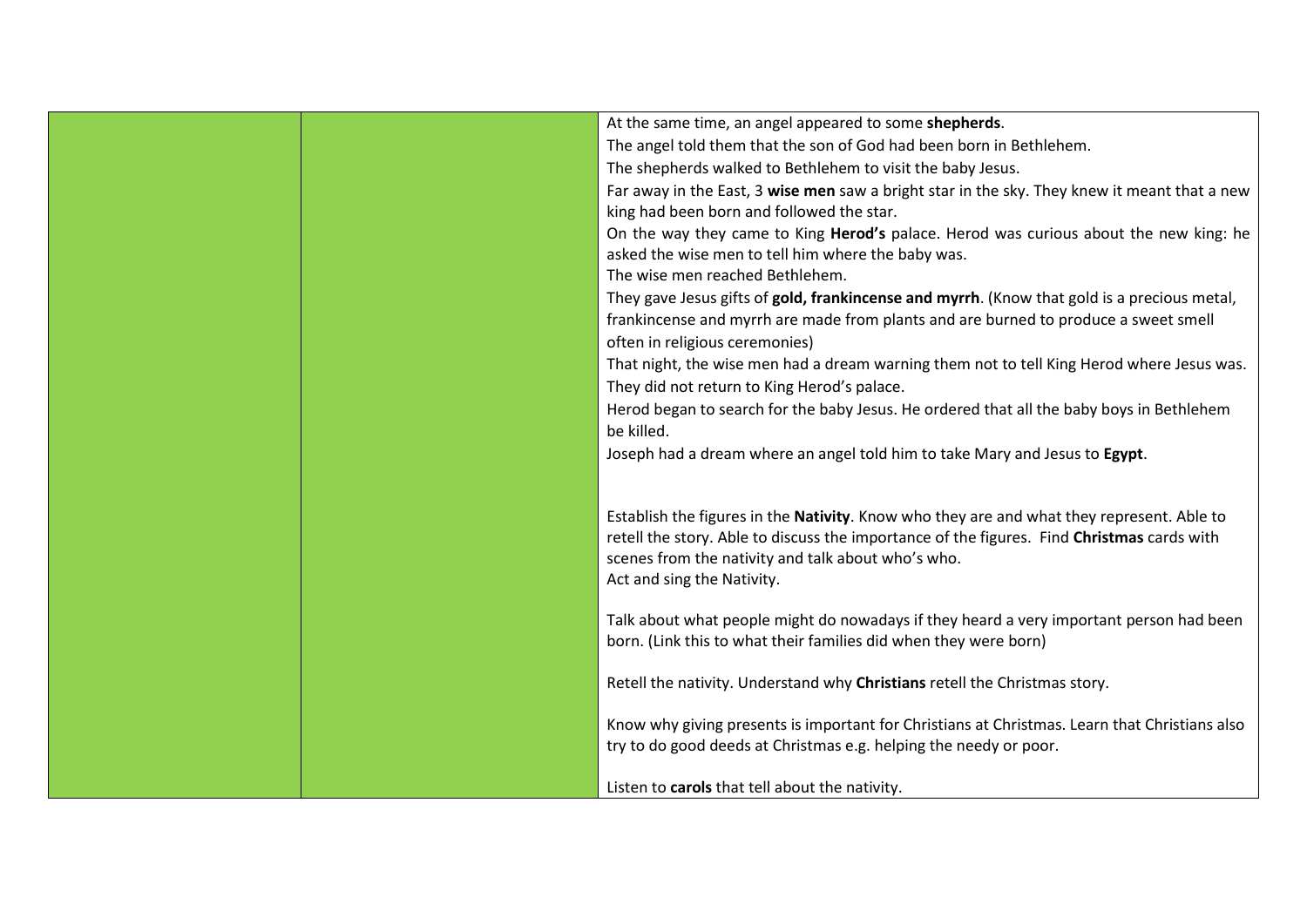|  | Experience – Going to the pantomime and acting out the Nativity to parents. |  |
|--|-----------------------------------------------------------------------------|--|
|  | Diversity – some people celebrate Christmas and some don't.                 |  |
|  |                                                                             |  |
|  |                                                                             |  |
|  |                                                                             |  |

**Continuous Provision Opportunities**